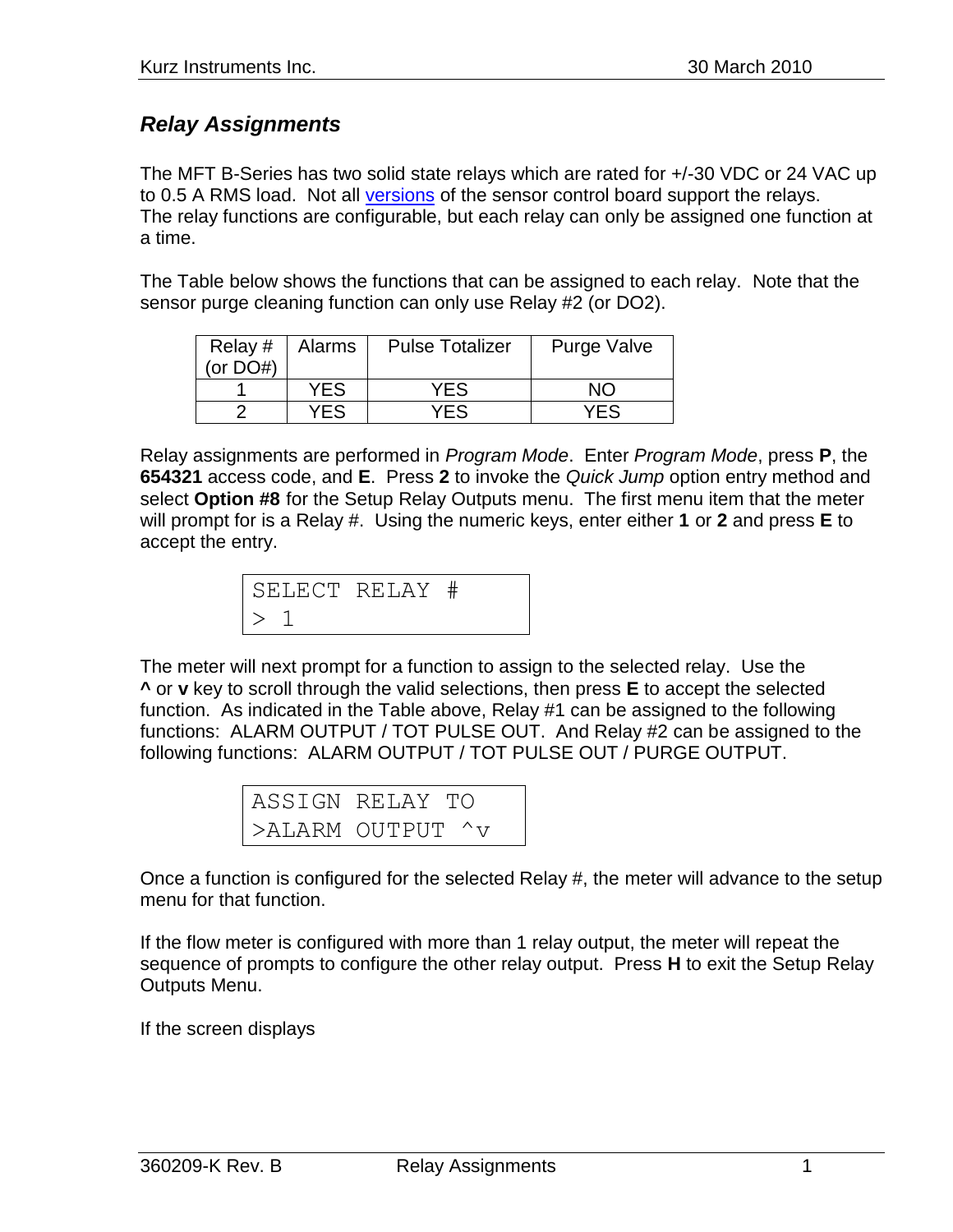|              | RELAY IS USED!! |  |
|--------------|-----------------|--|
| CHANGE IT>NO |                 |  |

then the relay is being used by another active function. The relay can be reassigned to the new function by changing the response to 'YES' by pressing the **^** or **v** key and pressing **E** to accept the selection. The meter will reassign the relay to the new function and deassign the previously assigned function and turn it OFF, if necessary. For example, if relay #2 was previously assigned to the PURGE OUT function and later relay #2 was reassigned to the TOTALIZER PULSE OUTPUT, and the PURGE TIMER was turned ON, the meter would ensure that the PURGE TIMER is turned OFF when the relay is reassigned to the PULSE OUTPUT function.

In the case of ALARM OUTPUT assignments to relays, if the relay is reassigned to another function, the alarm will not be turned OFF; only the actuation of the relay due to the triggered alarm will be disabled. The alarm will remain ON and continue to trigger as configured.

## **Alarm Output Setup**

When a relay has been configured to actuate an alarm from the Setup Relay Outputs Menu **(Option #8)**, the meter will advance to the Setup Alarms menu. The flow meter can have up to 2 alarms, so the user must select an alarm # to assign to the relay. The meter will prompt the user to select an alarm # to setup. Using the numeric keys, enter either **1** or **2** and press **E** to accept the entry.

| SELECT ALARM # |  |  |
|----------------|--|--|
| >1             |  |  |

The meter will next prompt to set the selected alarm ON or OFF. Use the **^** or **v** key to change the selection to 'ON' then press **E** to accept the selection.

|        | SET ALARM 1 |  |
|--------|-------------|--|
| $>$ ON |             |  |

The meter will confirm the relay selection and alarm # assignment similar to the following:

| ALARM #1        |  |  |
|-----------------|--|--|
| ASSIGNED TO DO1 |  |  |

Press **P** or **C** to advance to the next screen.

If the screen displays a prompt similar to the following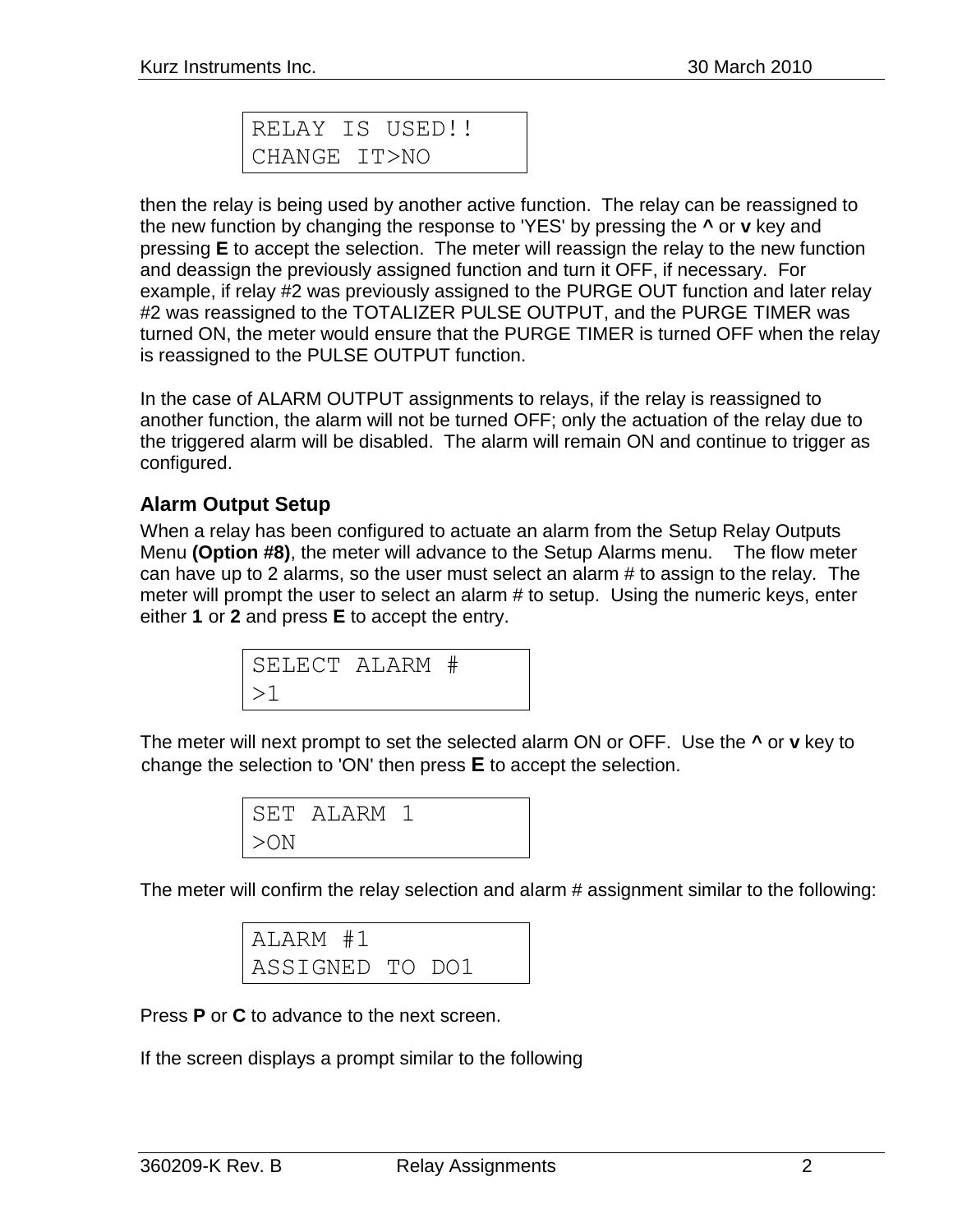ALARM 2 AT DO 1 REASSIGN>NO

The relay is currently assigned to the other alarm. The user can reassign the relay by using the **^** or **v** keys to change the selection to YES and press **E** to accept the selection. If the relay is reassigned, the other alarm will still be active, but it will not actuate any relay.

After the relay selection is confirmed, the meter will prompt for the normal (unalarmed) state of the relay

| RELAY 1 STATE |  |  |  |
|---------------|--|--|--|
| >NORMALLY OPN |  |  |  |

Use the **^** or **v** keys to select between NORMALLY OPN or NORMALLY CLS and press **E** to accept the selection. NORMALLY OPN is used if the contact will be closed when the alarm is triggered and NORMALLY CLS is used if the contact will be opened when the alarm is triggered.

The meter next prompts the user to select from a list of trigger events that will actuate the alarm. The available events are FLOW RATE / VELOCITY / TEMPERATURE / GLOBAL EVENT

|            | ALARM 1 TRIGGER |               |
|------------|-----------------|---------------|
| >FLOW RATE |                 | $\wedge_{77}$ |

Use the **^** or **v** key to scroll through the list and press **E** to accept the desired trigger event for the alarm. GLOBAL EVENT is selected if the alarm will be triggered by any Flow Meter Events. If FLOW RATE, VELOCITY or TEMPERATURE is selected, the meter will prompt for a trip condition that will actuate the alarm. The trip condition can be LOW SETPOINT / HIGH SETPOINT / LO AND HI SP. Use the **^** or **v** key to scroll through the list and press **E** to accept the desired trip condition.

|  | ALARM 1 TRIP  |               |
|--|---------------|---------------|
|  | >LOW SETPOINT | $\wedge_{77}$ |

The next menu screens prompt the user for the LOW and/or HIGH setpoints depending on the trip condition selected. The examples below show the screens prompting for the FLOW RATE low and high alarm set points.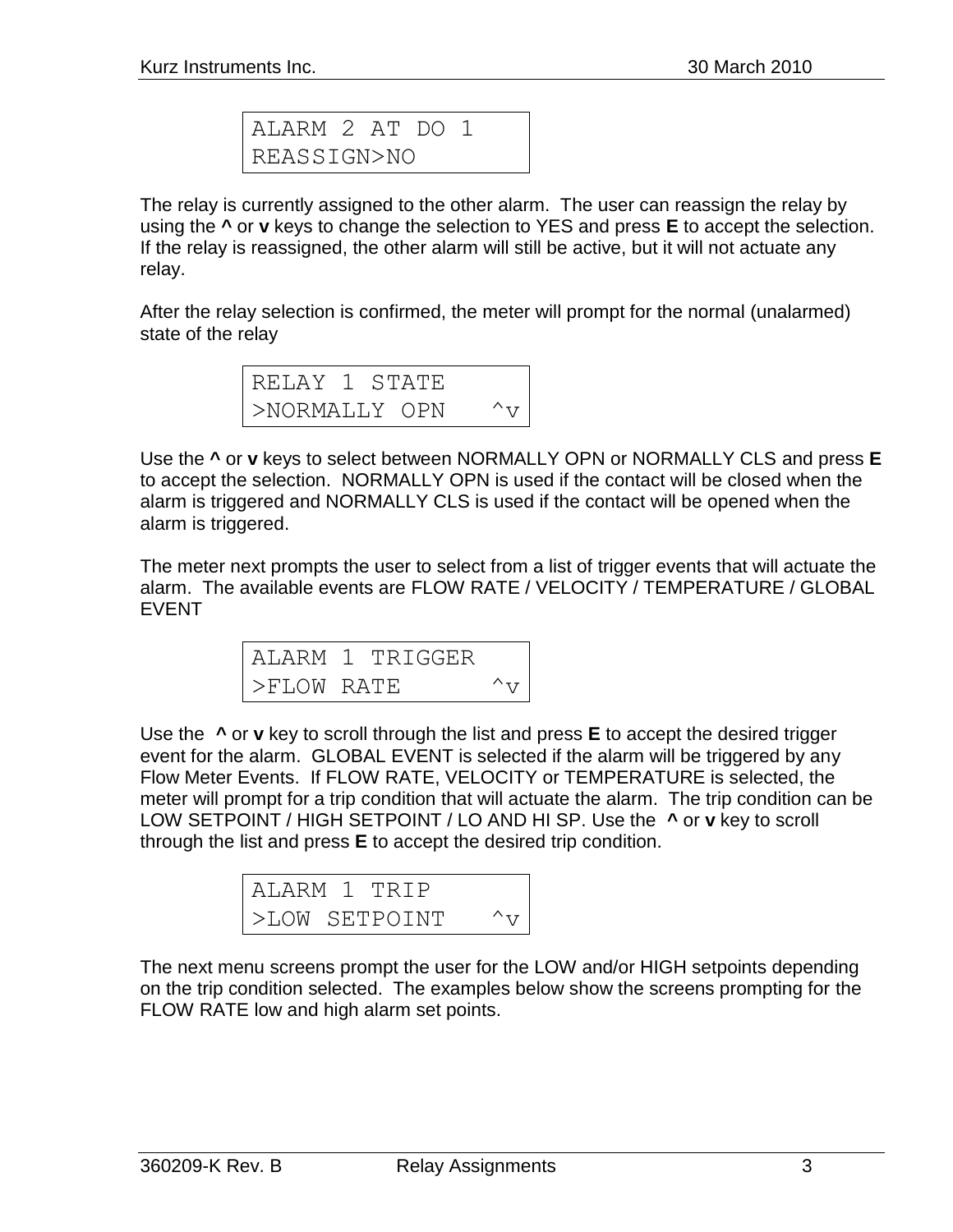```
LO ALARM SETPT
>0.0000000 SFPM
```
HI ALARM SETPT >10000.0000 SFPM

Use the numeric and decimal keys to enter the set point value and press **E** to accept the entry or press P to skip the value entry. Pressing E or P will exit from the Alarm Output Setup menu and will return to the Setup Relay Outputs menu.

## **Pulse Output Setup**

When a relay has been configured to the Pulsed Output of Totalized Flow from the Setup Relay Outputs Menu (Option #8), the meter will advance to the Setup Pulsed Output menu.

If the screen displays

```
PULSE OUTPUT IS
NOT INSTALLED!!
```
the meter was not purchased with this option. [Section I](360209-I%20SC%20board%20versions.pdf) defines each version of the hardware to check if this feature is available for your meter.

The meter will prompt to set the Totalizer Pulse Output feature ON or OFF. Use the **^** or **v** key to change the selection to 'ON' then press **E** to accept the selection.

> PULSE OUTPUT  $>$ ON  $\sim$

After the Pulse Output function is turned ON, the meter will confirm the relay assignment as follows:

> PULSE OUTPUT #1 ASSIGNED TO DO1

Press **E** or **P** to continue. The meter will next prompt for the Totalized Flow per pulse.

SCF PER PULSE >100000.000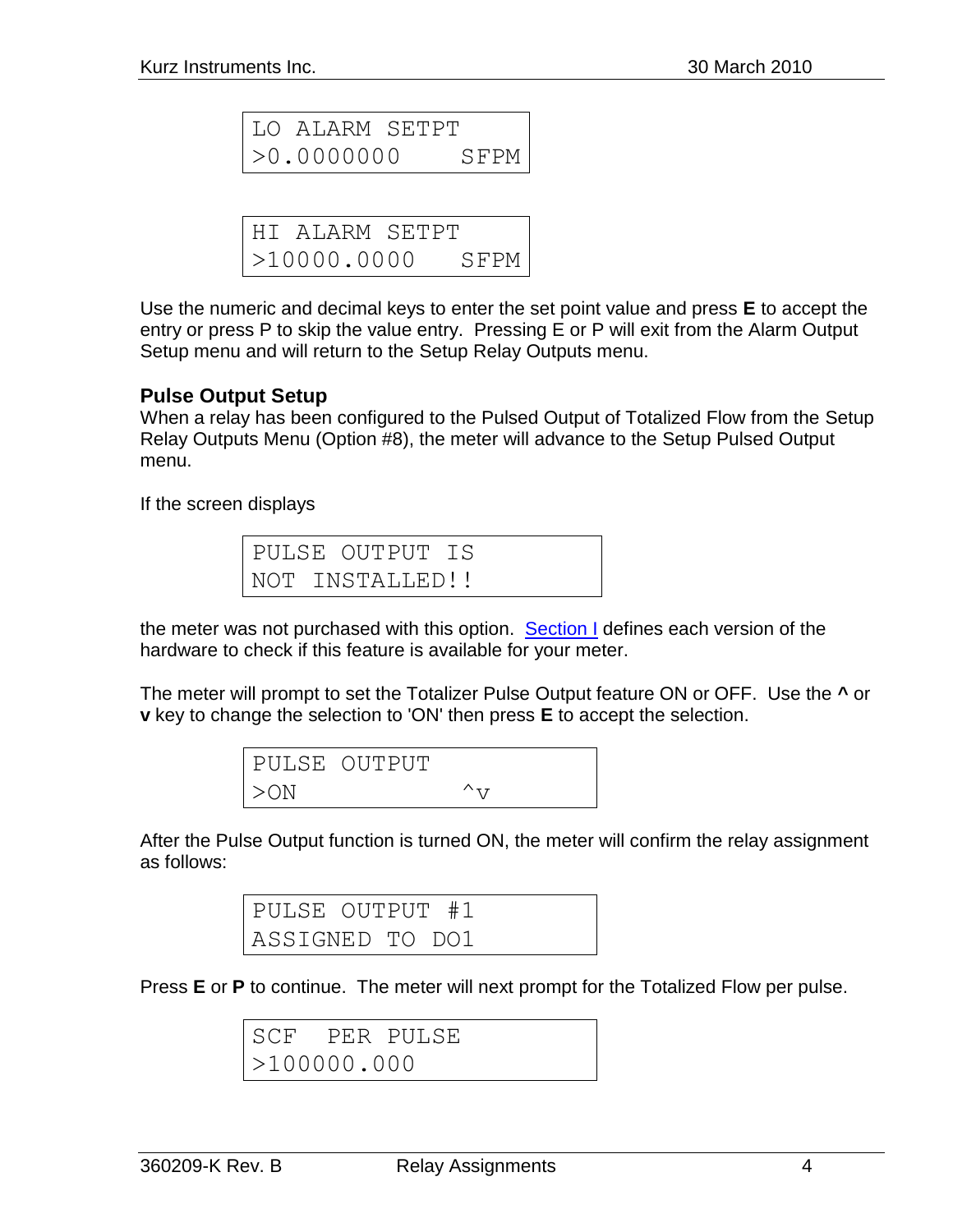Here the accumulated flow per pulse is defined. The units of volume or mass per pulse depend on the system units. The example above is English and standard cubic feet. Using the numeric keys, type in the volume or mass per pulse and press **E** to accept the new value.

The next screen will prompt for the Pulse Width which is the length of time to close the assigned relay when the accumulated volume or mass is reached.



Using the numeric keys, type in the number of milliseconds to pulse the relay closed. Press **E** to accept the value or press **P** to skip over the value. Pressing **E** or **P** will exit from the Setup Pulsed Output menu and will return to the Setup Relay Outputs menu.

## **Purge Output Setup**

When a relay has been configured to the Purge Output from the Setup Relay Outputs Menu (Option #8), the meter will advance to the Setup Sensor Purge menu. The first item that the meter will prompt for in this menu is the ON/OFF state of the PURGE TIMER. Use the **^** or **v** key to change the selection to 'ON' then press **E** to accept the selection.

|        | PURGE TIMER |                 |  |
|--------|-------------|-----------------|--|
| $>$ ON |             | $\wedge_{\tau}$ |  |

After the PURGE TIMER is turned ON, the meter will confirm the relay assignment as follows:

| PURGE OUTPUT    |  |  |
|-----------------|--|--|
| ASSIGNED to DO2 |  |  |

Press **E** or **P** to continue. Next the meter prompts for the PURGE TIME. The PURGE TIME is the length of time the purge solenoid is held open.

| PURGE TIME MSEC |  |  |
|-----------------|--|--|
| >500            |  |  |

Using the numeric keys, type in the number of milliseconds to hold the purge solenoid open during the purge. A short blast generally works best. Press **E** to accept the value.

To allow the sensor to recover from the purge, a HOLD TIME can be configured. The HOLD TIME applies to the update of the flow rate, velocity and temperature values with respect to the 4-20mA output, Modbus output and the LCD display. The HOLD TIME is